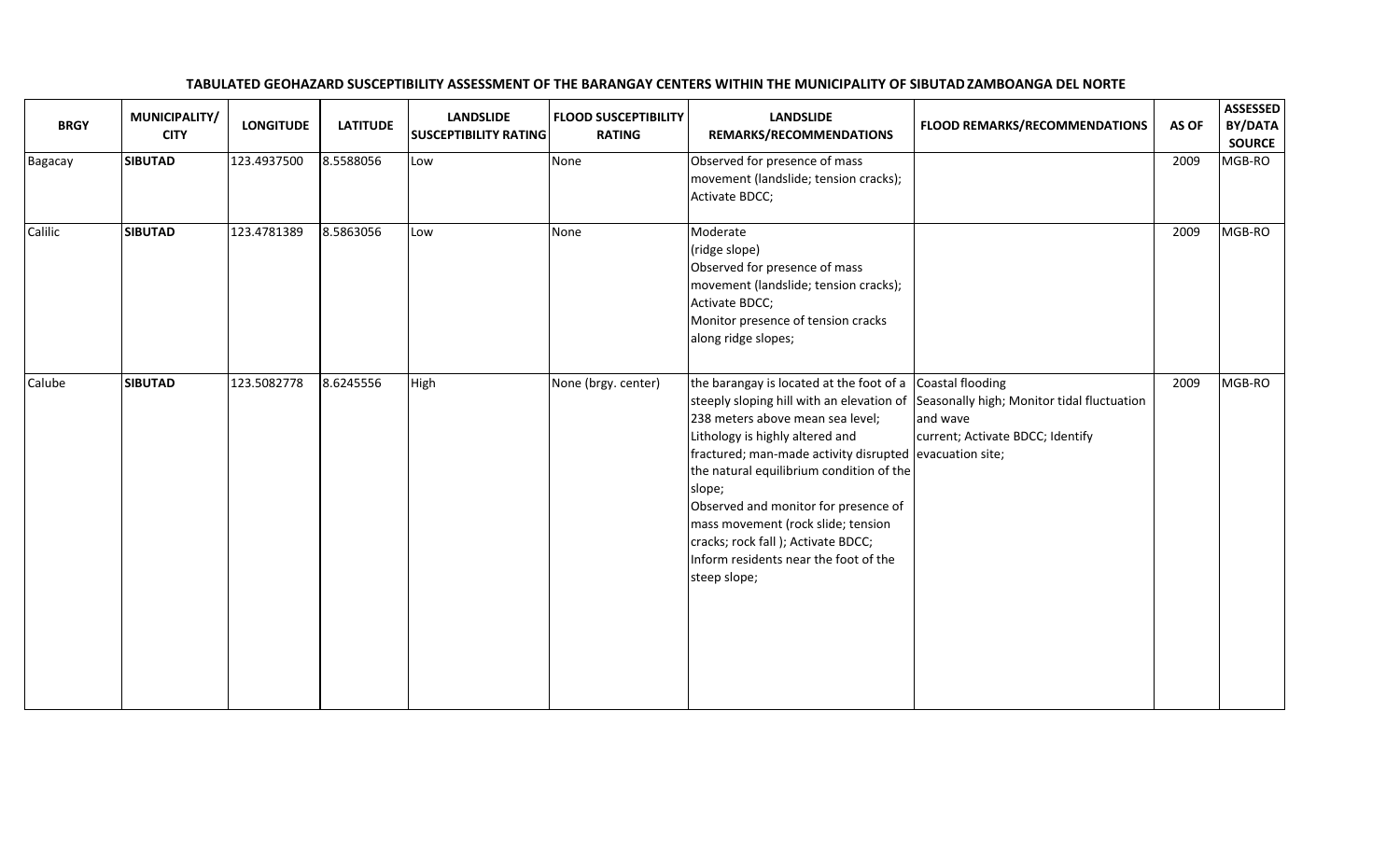| Kanim  | <b>SIBUTAD</b> | 123.4817778 | 8.6543333 | High                                         | High<br>(mangrove area) | Steep slopes partially surrounding the<br>northern, western and southern edge<br>of the barangay;<br>Observed and monitor for presence of<br>mass movement (rock slide; tension<br>cracks; rock fall); Activate BDCC;<br>Inform residents near the foot of the<br>steep slope;                                                      | Monitor tidal fluctuation and wave<br>current; Activate BDCC; Identify<br>evacuation site; | 2009 | MGB-RO |
|--------|----------------|-------------|-----------|----------------------------------------------|-------------------------|-------------------------------------------------------------------------------------------------------------------------------------------------------------------------------------------------------------------------------------------------------------------------------------------------------------------------------------|--------------------------------------------------------------------------------------------|------|--------|
| Delapa | <b>SIBUTAD</b> | 123.5048333 | 8.5739444 | Low                                          | None                    | Observed for presence of mass<br>movement (landslide; tension cracks);<br>Activate BDCC;                                                                                                                                                                                                                                            |                                                                                            | 2009 | MGB-RO |
| Libay  | <b>SIBUTAD</b> | 123.4908611 | 8.6408889 | Low<br>(barangay center)<br>Moderate to high | High<br>(mangrove area) | Moderate to steeply sloping ridge<br>south<br>of the barangay center is roughly 150<br>meters away from the barangay center;<br>Observed and monitor for presence of<br>mass movement (rock slide; tension<br>cracks; rock fall); Activate BDCC;<br>Inform residents near the foot of the<br>steep slope; Identify evacuation site; | Monitor tidal fluctuation and wave<br>current; Activate BDCC; Identify<br>evacuation site; | 2009 | MGB-RO |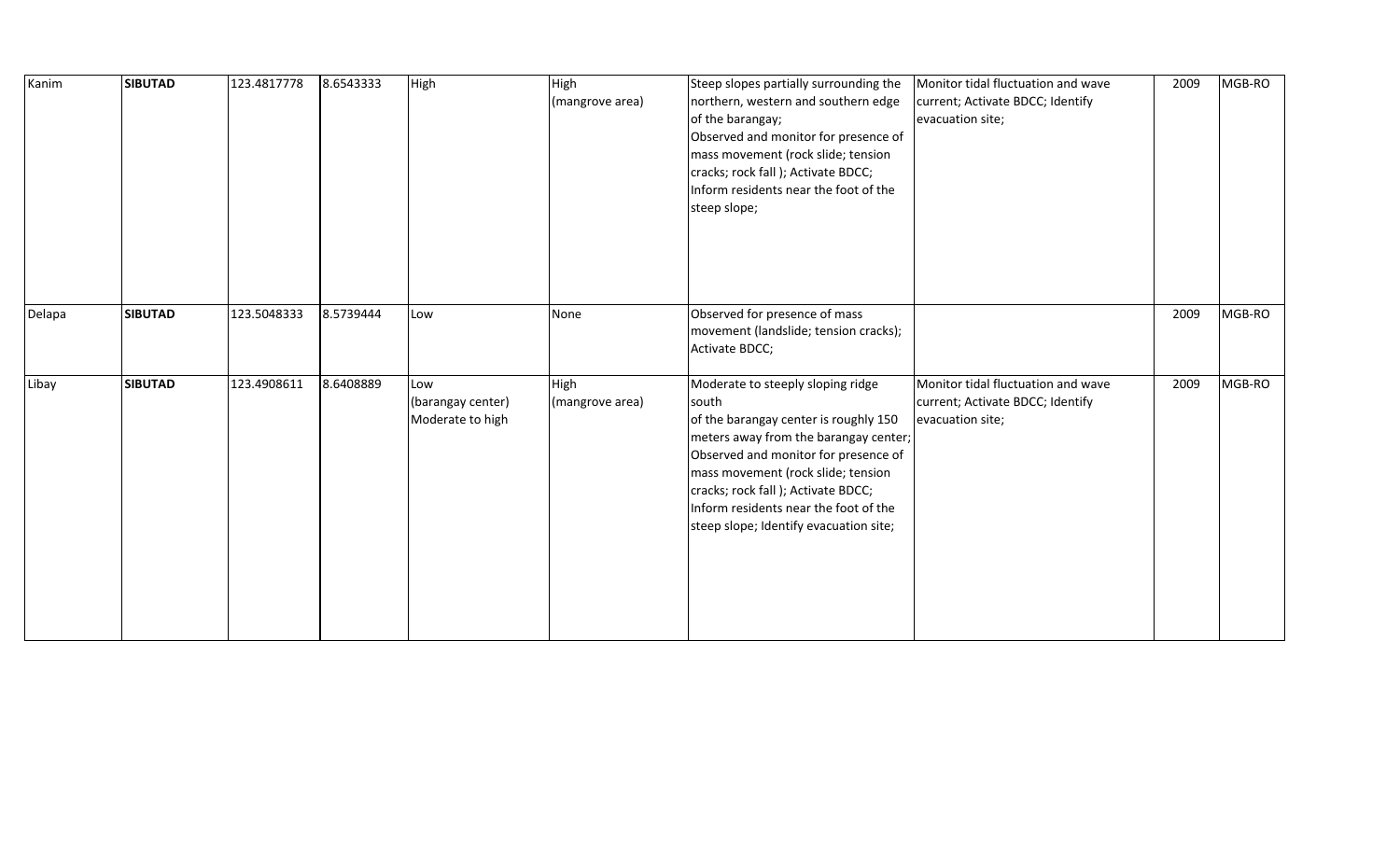| Magsaysay | <b>SIBUTAD</b> | 123.4748889 | 8.6236944 | Low | None | Observed for presence of mass<br>movement (landslide; tension cracks);<br>Activate BDCC; | Flashflood and channel scouring<br>Seasonally low<br>Observed for rapid increase of flood<br>level possibly accompanied by increase<br>in turbidity and soil content; Inform<br>residents near the creeks to move on a<br>safer ground during prolong rainfall;<br>Activate BDCC;                   | 2009 | MGB-RO |
|-----------|----------------|-------------|-----------|-----|------|------------------------------------------------------------------------------------------|-----------------------------------------------------------------------------------------------------------------------------------------------------------------------------------------------------------------------------------------------------------------------------------------------------|------|--------|
| Marapong  | <b>SIBUTAD</b> | 123.4899444 | 8.5772778 | Low | None | Observed for presence of mass<br>movement (landslide; tension cracks);<br>Activate BDCC; |                                                                                                                                                                                                                                                                                                     | 2009 | MGB-RO |
| Minlasag  | <b>SIBUTAD</b> | 123.4953333 | 8.6078333 | Low | None | Observed for presence of mass<br>movement (landslide; tension cracks);<br>Activate b     | Localized flooding<br>Seasonally High<br>(rice paddies)<br>Low lying areas converted to rice<br>paddies are highly susceptible to<br>localized flooding because the rainwater<br>is contained within the zone; There was<br>no outlet for rainwater to flow toward<br>creeks/rivers; Activate BDCC: | 2009 | MGB-RO |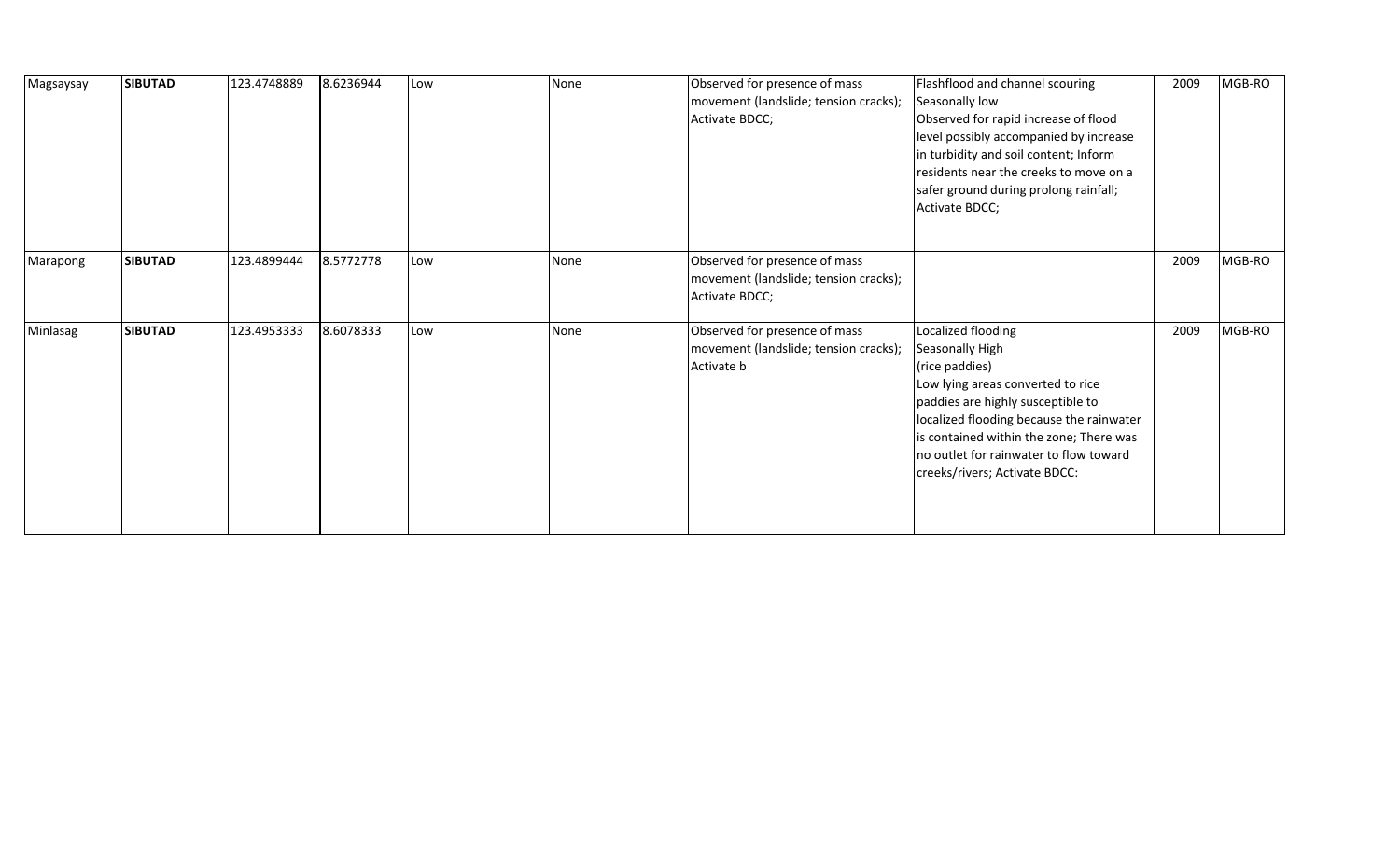| Oyan                   | <b>SIBUTAD</b> | 123.4794444 | 8.5624444 | Low<br>(barangay center);<br>High (steep ridge) | Low to moderate (brgy.<br>center); high-(confined<br>rice paddies); high<br>(Sibutad Creek)                                           | Observed for presence of mass<br>movement (landslide; tension cracks);<br>Activate BDCC;<br>NS trending, steeply sloping ridges west Low lying areas and gully channels<br>of the barangay center; Observed and<br>monitor for presence of mass<br>movement (rock slide; tension<br>cracks; rock fall ); Activate BDCC;<br>Inform residents near the foot of the<br>steep slope; Identify evacuation site; | Terrain is generally flat thus rain water<br>could not easily flow toward creeks;<br>Activate BDCC;<br>converted to rice paddies are highly<br>susceptible to localized flooding because<br>the rainwater is contained within the<br>zone; There was limited or no outlet for<br>surface run-off to flow toward<br>creeks/rivers; Activate BDCC:<br>Observed for rapid increase of flood<br>level possibly accompanied by increase<br>in turbidity and soil content; Activate<br>BDCC; | 2009 | MGB-RO |
|------------------------|----------------|-------------|-----------|-------------------------------------------------|---------------------------------------------------------------------------------------------------------------------------------------|------------------------------------------------------------------------------------------------------------------------------------------------------------------------------------------------------------------------------------------------------------------------------------------------------------------------------------------------------------------------------------------------------------|----------------------------------------------------------------------------------------------------------------------------------------------------------------------------------------------------------------------------------------------------------------------------------------------------------------------------------------------------------------------------------------------------------------------------------------------------------------------------------------|------|--------|
| Panganuran             | <b>SIBUTAD</b> | 123.4908333 | 8.6700278 | High                                            | Coastal flooding<br>Seasonally high<br>(mangrove area)<br>Flashflood and channel<br>scouring<br>Seasonally high<br>(Panganuran creek) | The barangay is located at the foot of<br>steeply sloping ridges; Observed and<br>monitor for presence of mass<br>movement (rock slide; tension<br>cracks; rock fall); Activate BDCC;<br>Inform residents near the foot of the<br>steep slope; Identify evacuation site;                                                                                                                                   | Monitor tidal fluctuation and wave<br>current; Activate BDCC; Identify<br>evacuation site;<br>Observed for rapid increase of flood<br>level possibly accompanied by increase<br>in turbidity and soil content; Inform<br>residents near the creeks to move on a<br>safer ground during prolong rainfall;<br>Activate BDCC;                                                                                                                                                             | 2009 | MGB-RO |
| Poblacion<br>(Sibutad) | <b>SIBUTAD</b> | 123.4790556 | 8.6057500 | none                                            | Low                                                                                                                                   | Activate BDCC;                                                                                                                                                                                                                                                                                                                                                                                             | Terrain is generally flat thus rain water<br>could not easily flow toward creeks;<br>Come up with a storm water canals<br>connected to natural drainage system;                                                                                                                                                                                                                                                                                                                        | 2009 | MGB-RO |